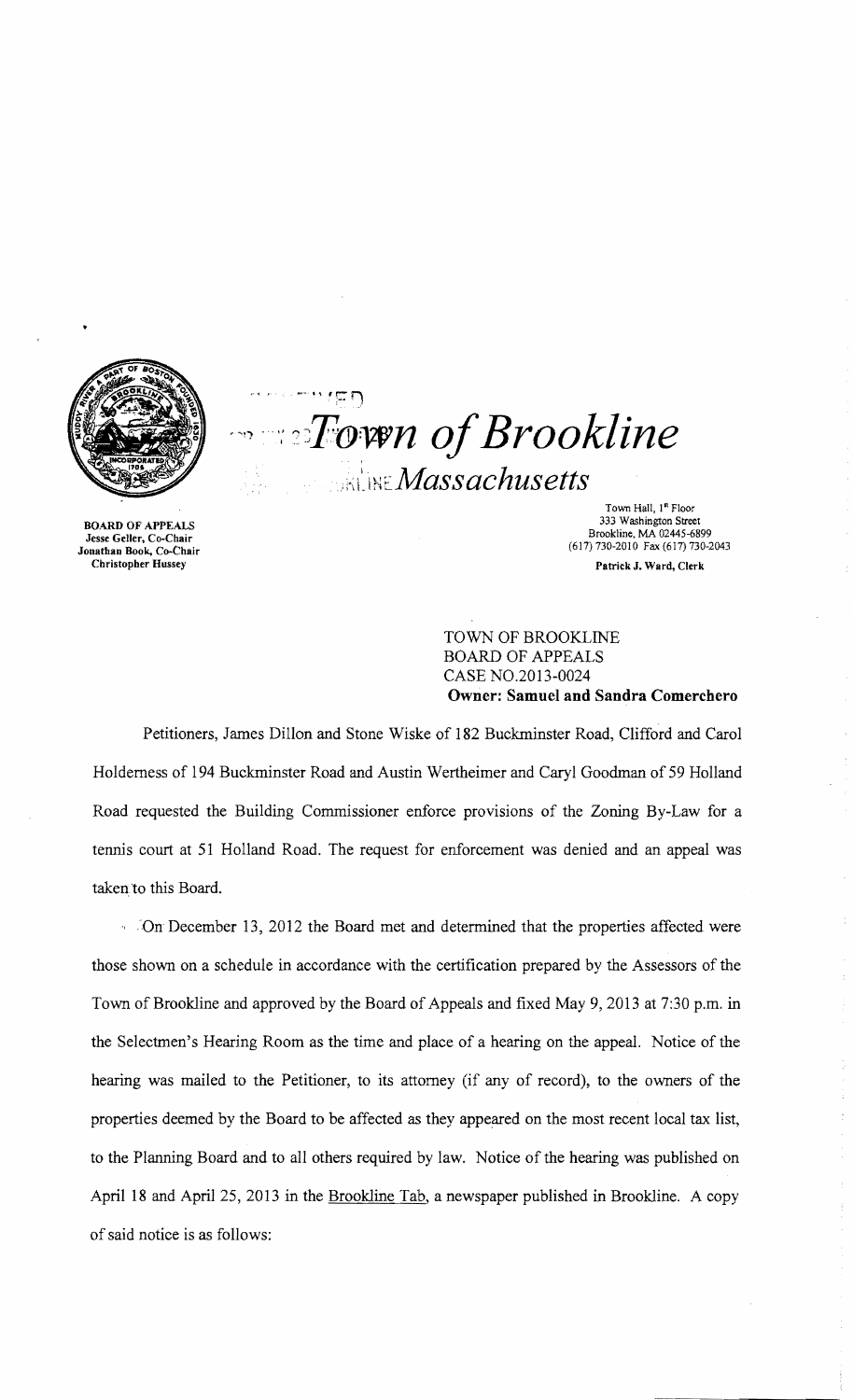## NOTICE OF HEARING

## Pursuant to M.G.L. C. 39, sections 23A & 23B, the Board of Appeals will conduct a public hearing to discuss the following case:

Petitioner: James Dillon and Stone Wiske Owner: Samuel and Sandra Comerchero Location of Premises: 51 Holland Road Date of Hearing: May 9, 2013 Time of Hearing: 07:30 p.m. Place of Hearing: Selectmen's Hearing Room, 6<sup>th</sup> Floor.

A public hearing will be held to appeal an Administrative Decision of the Building Commissioner's denial to enforce sections 5.72; 4.07(62); and 5.74 regarding a tennis court/basketball court

#### At 51 Holland Road

Said Premise located in a S-15 (Single-Family) residential district. *Hearings, once opened, may be continued by the Chair to a date and time certain. No further notice will be mailed to abutters or advertised in the TAB. Questions regarding whether a hearing has been continued, or the date and time ofany hearing may be directed to the Zoning Administrator at* 617-734-2134 *Or check meeting calendar . at: http://calendars.town.brookline.ma.us/Master TownCalandar/? F ormID=* 158.

The Town of Brookline does not discriminate on the basis of disability in admission to, access to, *or operations ofits programs, services or activities. Individuals who need auxiliary aids for*  effective communication in programs and services of the Town of Brookline are invited to make *their needs known to the ADA Coordinator, Town ofBrookline,* 11 *Pierce Street, Brookline, AU 02445. Telephone:* (617) *730-2330; TDD* (617) *730-2327.* 

### Jesse Geller

## Christopher Hussey

## Jonathan Book

At the time and place specified in the notice, this Board held a public hearing. Present at the

hearing was Chairman Jesse Geller and Board Members, Mark Zuroff and Johanna Schneider.

James Wagner, attorney, of Conn & Cavanaugh, business address Ten Post Office Square,

Boston, presented the case for the petitioner.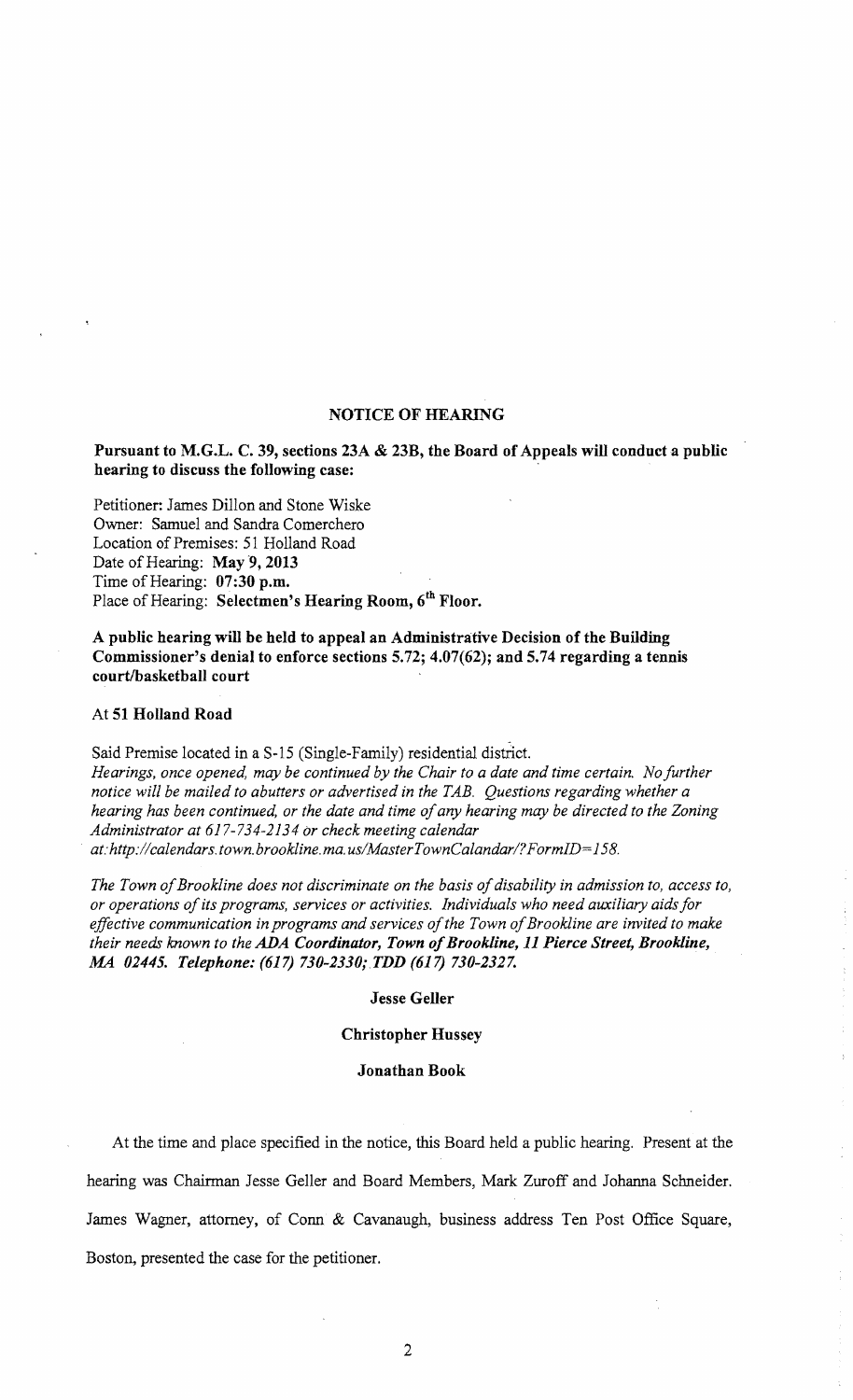Mr. Wagner said he represents Stone Wiske and James Dillon of 182 Buckminster Road along with Clifford and Carol Holderness of 194 Buckminster Road, and Carol Goodman and Austin Wertheimer of 59 Holland Road. He said his clients are before the Board to appeal an administrative decision of the Building Commissioner not to enforce the Zoning By-Law on a sports facility at 51 Holland Road. Mr. Wagner filed written briefs before the hearing.

Mr. Wagner said there are three basic questions that need to be answered. First, did the petitioners appeal in a timely manner? Two, is the paved area at 51 Holland Road grandfathered as to its structure and use? And three, is the project a reconstruction or alteration that requires a Special Permit? Mr. Wagner said these are significant because the burden of proof is on the respondents and the facts of the case have all been provided by the petitioners. Attorney Wagner utilized a Power Point presentation to illustrate his points and to present a number of photographs. He cited the sections of the Zoning By-Law that he argued the structure and use (tennis court) did not conform to and went on to cite section 8.04 of the Zoning By-Law, which  $^{\prime}$ sets forth the criteria for abandonment. Mr. Wagner described various sections of the By-Law that pertain to non-conforming uses and structures. A copy of the original building permit was presented and Mr. Wagner pointed out the narrow description for the proposed scope of work.

Slides were presented by Mr. Wagner, illustrating the work, as perceived by his architect that had been conducted on the tennis court. A series of photographs were presented that were taken during the construction. He stated that the court was raised at least eighteen inches and retaining walls were constructed, as well as additional fencing. Mr. Wagner argued that given the substantial construction undertaken on the court, a building permit could not have issued without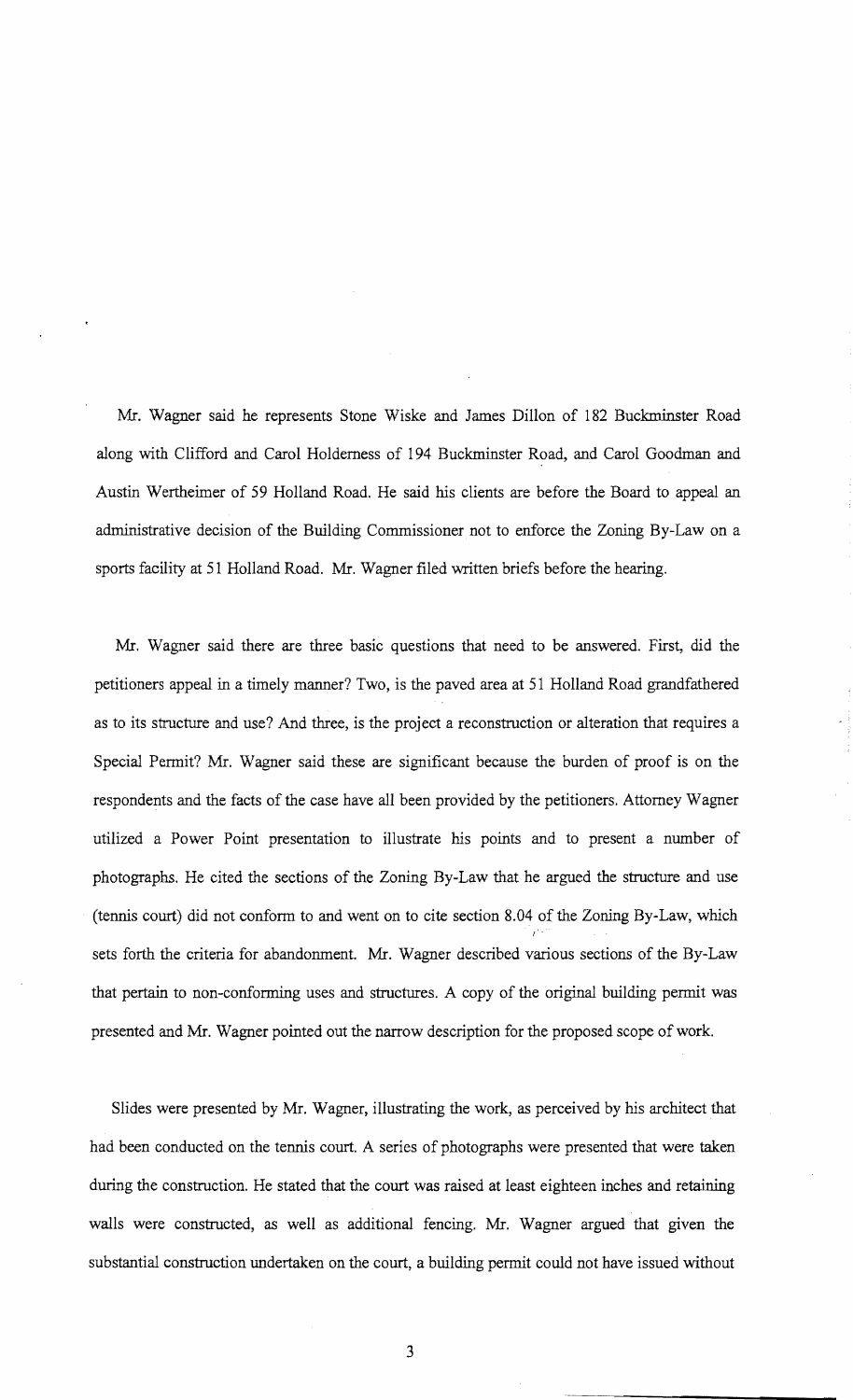a Special Permit and a finding made pursuant to Massachusetts G.L. c. 40A, Section 6. He further argued that a court this size does not belong in a residential neighborhood.

Member Schneider asked Mr. Wagner if he contended that the setbacks have been changed. Mr. Wagner said "we don't know". Member Schneider asked for a clarification of the before and after pictures, which appeared to have been taken from different vantage points on the property. Mr. Wagner confirmed that they had. Chairman Geller asked if the area of paving has expanded. Mr. Wagner said "we don't know". Attorney Wagner said he believes it does not matter because the height, use and structure have changed. Member Zuroff asked if the existing setback is known. Attorney Wagner pointed to a picture within the Power Point presentation that illustrated the existing setback. He said is client did not have a survey conducted to determine the setbacks.

Carol Holderness, petitioner, spoke to the Board to share her knowledge of the project and how it has affected her. Mrs. Holderness said her house is closer to the court than the house at 51 Holland Road. Mrs. Holderness said she was not in Brookline when the court was constructed. She said the intensity of use has increased, with both tennis and basketball being played. She went on to say basketball is the more intrusive use. Mrs. Holderness presented a video showing a considerable water flow from a hole in her rear retaining wall. Mrs. Holderness said she believes the construction of the court is causing the water issue. Mrs. Holderness invited the Board to view the court from her home. Attorney Wagner addressed the timeliness of the appeal by saying the Holderness's were not in town during the construction and the other abutters were not aware of the scope of work.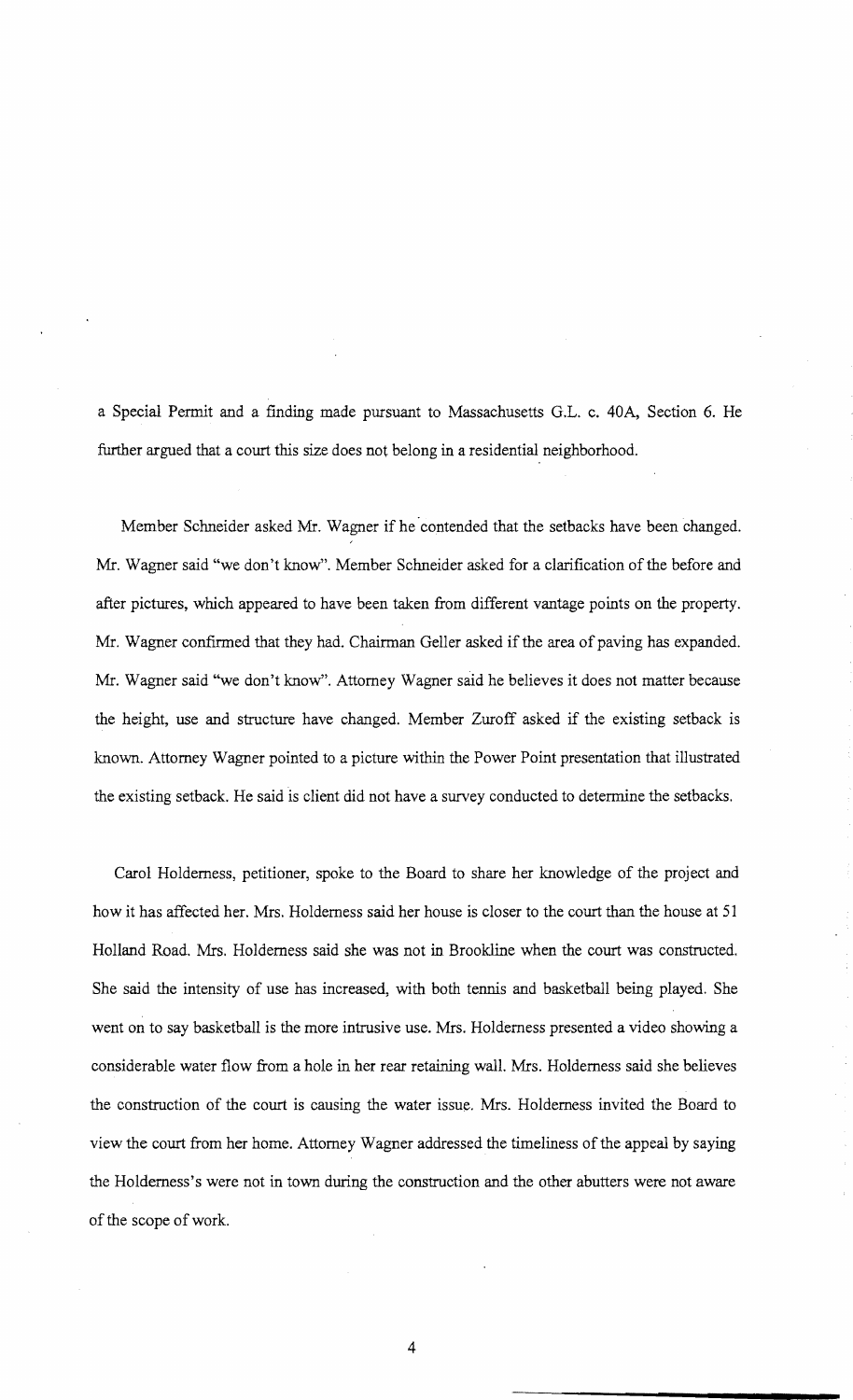The Chairman asked if anyone in attendance would like to speak in favor of the petition requesting the Commissioner to enforce the Zoning By-Law at 51 Holland Road. CeCe King of 177 Buckminster Road said she hears more activity from 51 Holland Road than she ever heard before. She added that the tennis court was always dilapidated and never used. Gil Fishman of 79 Holland Road said it is an illegal tennis court and has not been a tennis court for 25 years. He said he agrees that the use of the court should not be allowed to continue. Myron Belfer of 155 Seaver Street said his driveway is on Holland Road and his house overlooks 51 Holland Road and the tennis court. Mr. Belfer said until the Comerchero's bought the house he didn't even know there was a tennis court on the site. Pam Lodish of 195 Fisher Avenue urged the Board to protect her neighbors and enforce the By-Law.

Attorney Scott Gladstone, business address 1244 Boylston Street, Brookline, presented the opposition to the request on behalf of Samuel and Sandra Comerchero, owners of 51 Holland Road. Mr. Gladstone also filed several briefs prior to the hearing. Mr. Gladstone said the complaints that he has heard before the Board revolve around noise. He pointed out that his clients have children who play ball and that there is nothing unusual about children playing ball in a residential neighborhood. Mr. Gladstone presented a photo to the Board showing a basketball backboard on the fence prior to the replacement of the court. Mr. Gladstone said the court was built in 1950 and the Assessor's office has assessed the property with a tennis court every year since.

Mr. Gladstone argued that the most important part of the case before the Board is whether or not the petitioners had notice and filed a timely appeal. He went on to detail the timeline of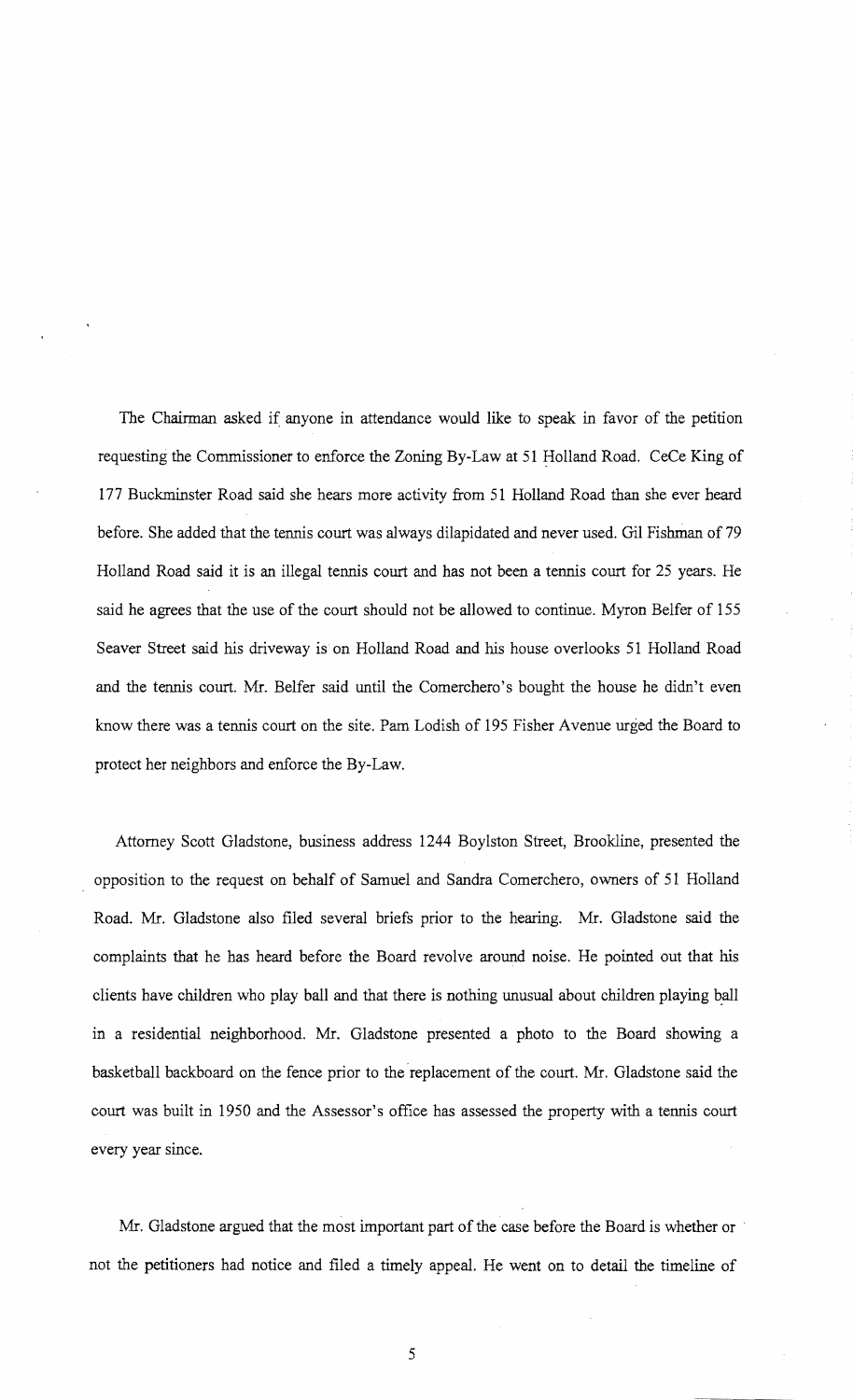notification and correspondence with the Comerchero's abutters. He explained how the Comercheros had contacted each of the petitioners to alert them about the work. He stated that the permit was issued on June 3, 2011 and that construction commenced and the building permit was displayed almost immediately after the permit was issued. Mr. Gladstone said that even without the actual notice given to the abutters, the abutters' claims of substantial construction and the photographic evidence of the construction presented at the hearing, supported the theory that the abutters at least had a duty to inquire. Mr. Gladstone stated that, nevertheless, the abutters waited until October 9,2012 to file their request for enforcement.

Member Schneider asked Mr. Gladstone how he responds to the testimony that the court was abandoned. Mr. Gladstone said he does not know what happened on the court prior to the Comerchero's moving in. He said he urges the Board to consider not even getting to the question of abandonment because the Board does not have jurisdiction. Member Zuroff asked if the existing retaining walls were moved. Mr. Gladstone said no. Member Zuroff asked if there were new retaining walls. Mr. Gladstone said yes. Member Zuroff went on to ask if a simple coat of paving were installed would you still be allowed to play tennis. Attorney Gladstone said yes, but, we would still be before the Board because the petitioner's contention that the court was abandoned would still apply.

Sandra Comerchero, owner of the subject property at 51 Holland Road, spoke on her own behalf in opposition to the petition. Mrs. Comerchero said she has tried to work with the abutters to come up with solutions including landscaping and sound buffers. She said a basketball hoop and tennis posts were present when they moved in. Mrs. Comerchero said they decided to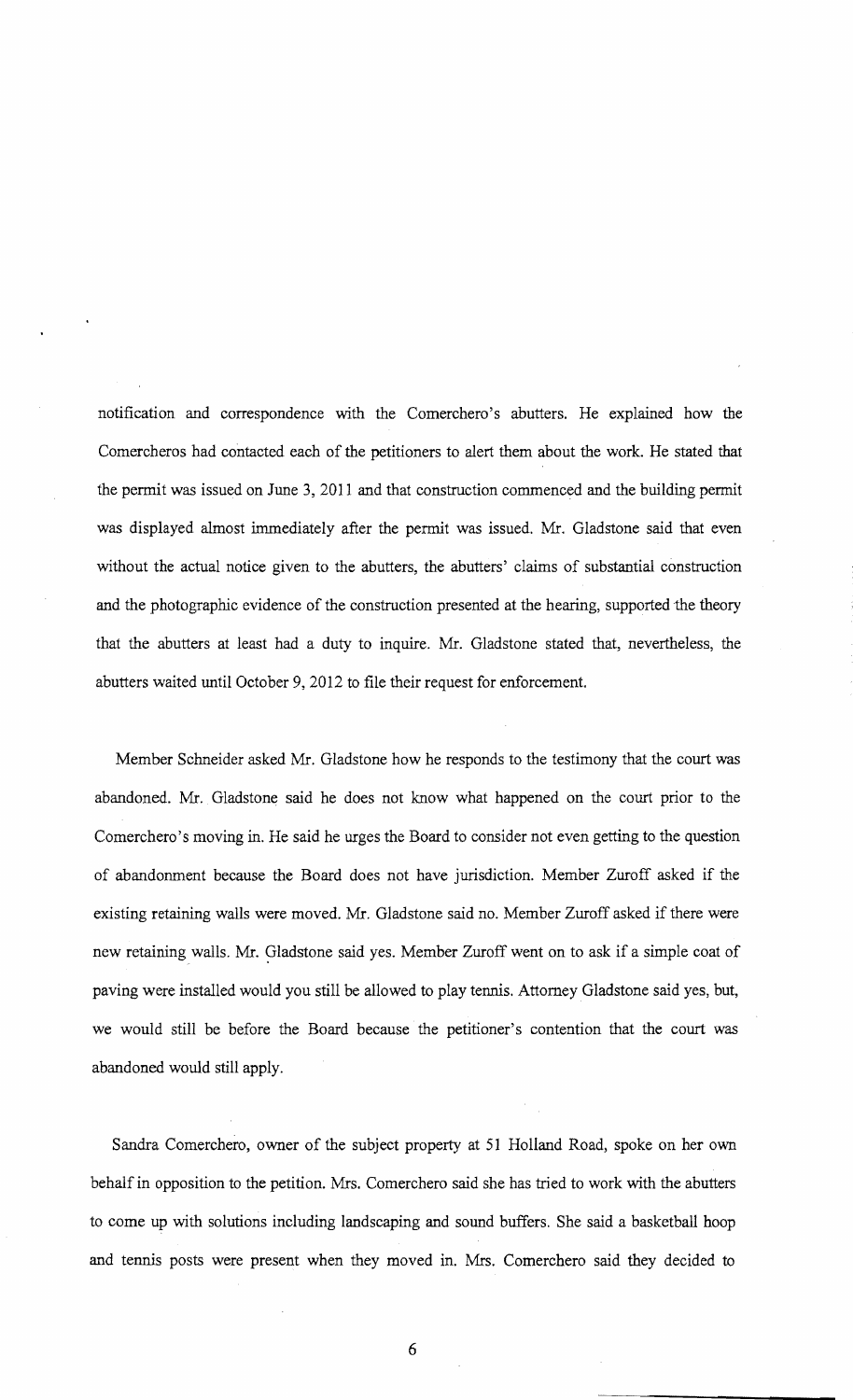undertake the court renovation and notified two of their neighbors in writing and, when it came to their attention that one neighbor was in Europe, she contacted that neighbor via email and the neighbor acknowledged receipt.

Chairman Geller asked if anyone present would like to speak in opposition to the petitioners request asking the Building Commissioner to enforce the Zoning By-Law at 51 Holland Road.

Kwame Morris of 270 Buckminster Road spoke in opposition. Mr. Morris said the Comerchero's are reasonable people. He said he was present when the Comerchero's viewed the house with the tennis court. Jonathan Dinsmore of 166 Clinton Road said he has lived in Brookline for twenty years and on Clinton Road for seven years and the property has always had a tennis court. David Cohen of 77 Norfolk Street said he was present when the court was renovated and the dimensions of the court are the same. Elena Olson of 61 Welland Road said the noise in the neighborhood is not intensified by the Comerchero's. Lisa Halpert of 9 Hyslop Road said she has lived in her house for seventeen and one half years. She said people should not be accountable to neighbors when doing work that is allowed under the laws and By-Laws. Liz King said she formerly lived in the neighborhood in question for fifteen years. She said she was familiar with the house and the former owners. Ms. King said the owners were elderly and could not play tennis but the court was always there. Sam Comerchero, owner of 51 Holland Road, said his family really wants to work these issues out. Lidia Brill said she has been a Brookline resident for thirty years and had a professional relationship with the Comerchero's. She said she was present for an incident with a construction dumpster, during a kitchen renovation. She said the neighbor was very upset about the placement of a construction dumpster in the Comerchero's driveway. Ms. Brill went on to say, even though the Comerchero's were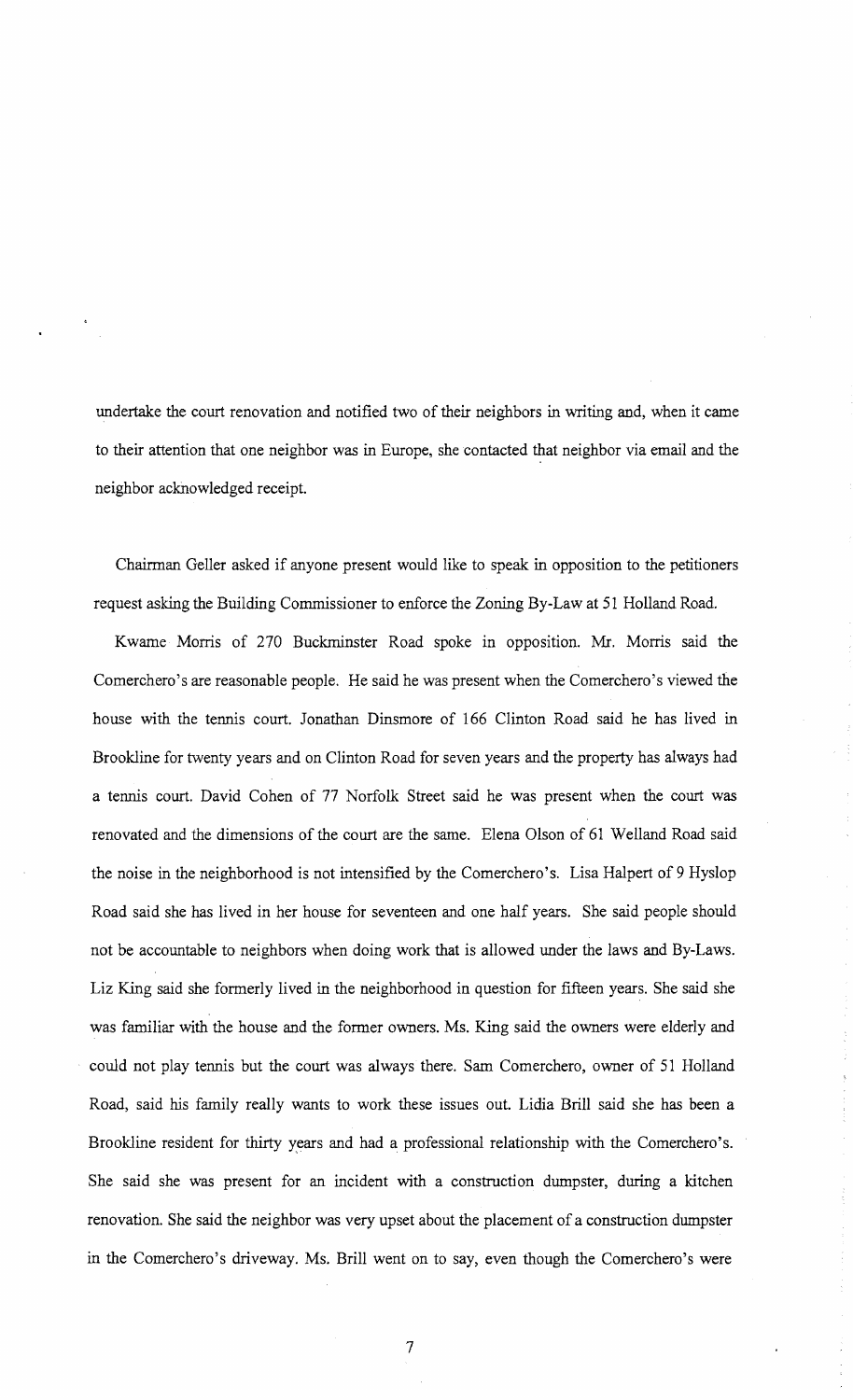allowed to have the dumpster in the driveway, Mrs. Comerchero asked the contractor to move it so as not to upset the neighbor.

Chairman Geller asked the Building Department what was the intent of the mirrow description on the original permit application, which stated "Repave existing tennis court same dimensions". Mike Yanovitch, Chief Building Inspector, said the description is a snapshot of what a project includes. He said an application for a driveway may say repave existing driveway, but in actuality the project may include removing the substrate, excavation of soil, placement of drainage, placement of a binder coat and placement of a top coat. Chairman Geller asked if an amendment would be required if the work exceeded repaving. Mr. Yanovitch said no because the additional work could be inferred. Member Zuroff asked if there was any additional work that exceeded the original permit. Mr. Yanovitch said yes. Retaining walls and fences were constructed that were not permitted. Chairman Geller asked if the tennis court is a structure. Mr. Yanovitch responded that the tennis court is a use specified by our By-Law and is not specified as a structure; therefore we treat it as a use subject to the specified setbacks and screening in the use table.

Chairman Geller asked John Buchheit, Associate Town Counsel, about the adequacy of notice. What constitutes adequacy? The Chairman's second question was what constitutes abandonment and whether there must be intent to abandon? Mr. Buchheit responded that the case law suggests there are many ways an abutter can obtain notice, and that evidence of actual notice, such as receipt be certified letter, is not required. He further stated that the deciding body needs to consider all of the facts when determining whether an abutter had notice. With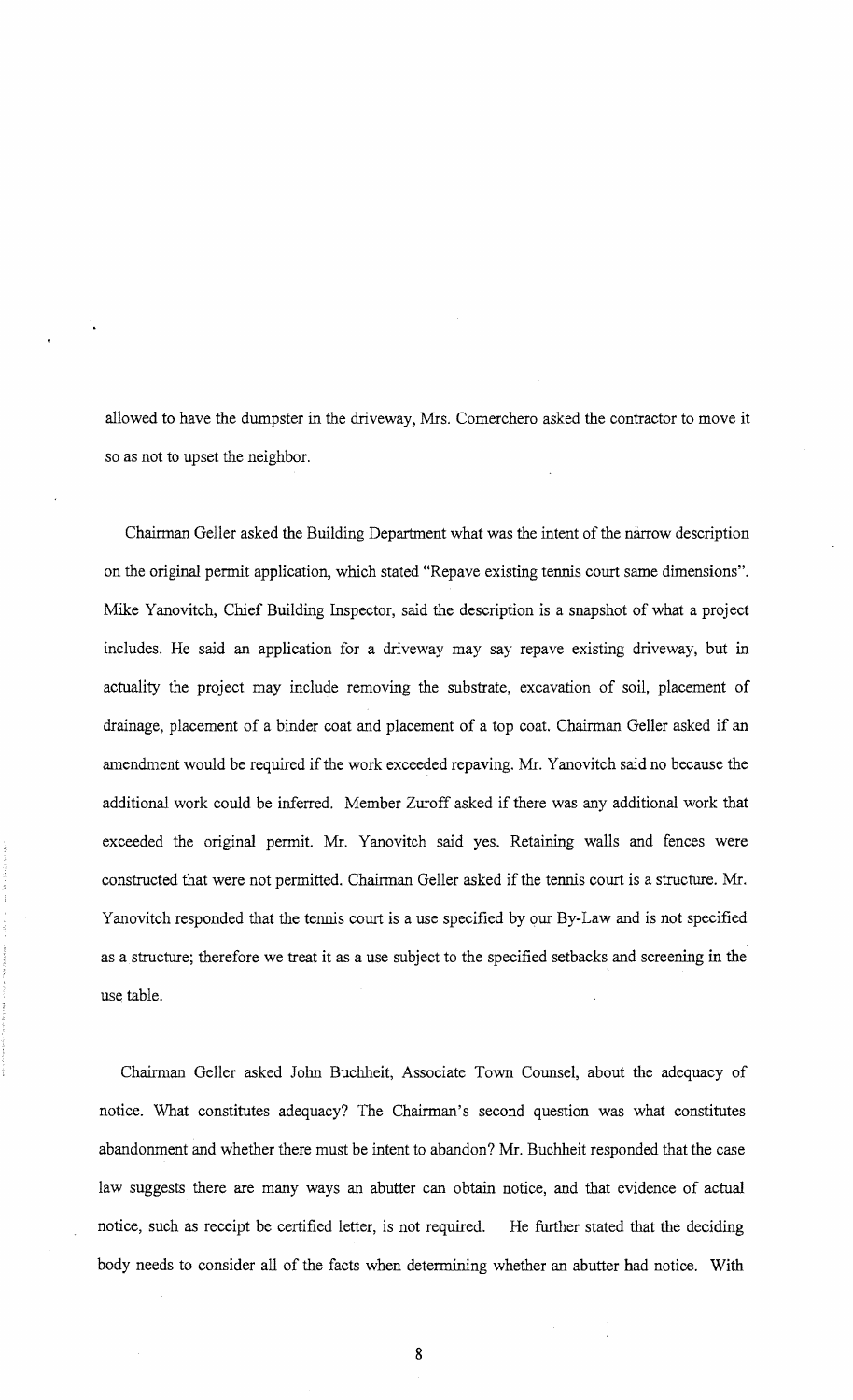regard to abandonment, Mr. Buchheit explained that evidence of intent to abandon does not have to be shown. This had been the law but more recent cases have changed this. A lack of use of a long enough period of time is now enough to demonstrate abandonment.

Member Zuroff asked if a homeowner came in to replace a shed that had not been used in years, would that be considered abandoned. Mr. Yanovitch said the Building Department would not consider it abandoned and further noted the similarity in a residential garage that has not been used to park vehicles for many years. Member Zuroff asked if any permits have been denied for renovation or alteration of accessory uses or structures based on abandonment. Commissioner Bennett said in his time in Brookline, he cannot remember any permits being denied based on abandonment.

The Board deliberated. Member Zuroff said he feels the neighbors had constructive notice. Member Schneider said even if the petitioner did not act within the thirty day appeal period, it was a year before an appeal was filed and she does not feel the Board has jurisdiction. Chairman Geller asked if any portion exceeded the permit that would be subject to appeal. Member Zuroff said the testimony he heard stated the fence returns that were added would require enforcement. Member Schneider said those are small non-conformities that can be handled as separate issues. Chairman Geller said it seems the neighbors had some form of notice, there was work going on and the permit was issued. He said the onus was on the abutters to inquire. He said the argument could be made that the returns on the fences and the retaining walls would need to be permitted. Member Zuroff said the degree of non-conformity is not significant. Chairman Geller said he is